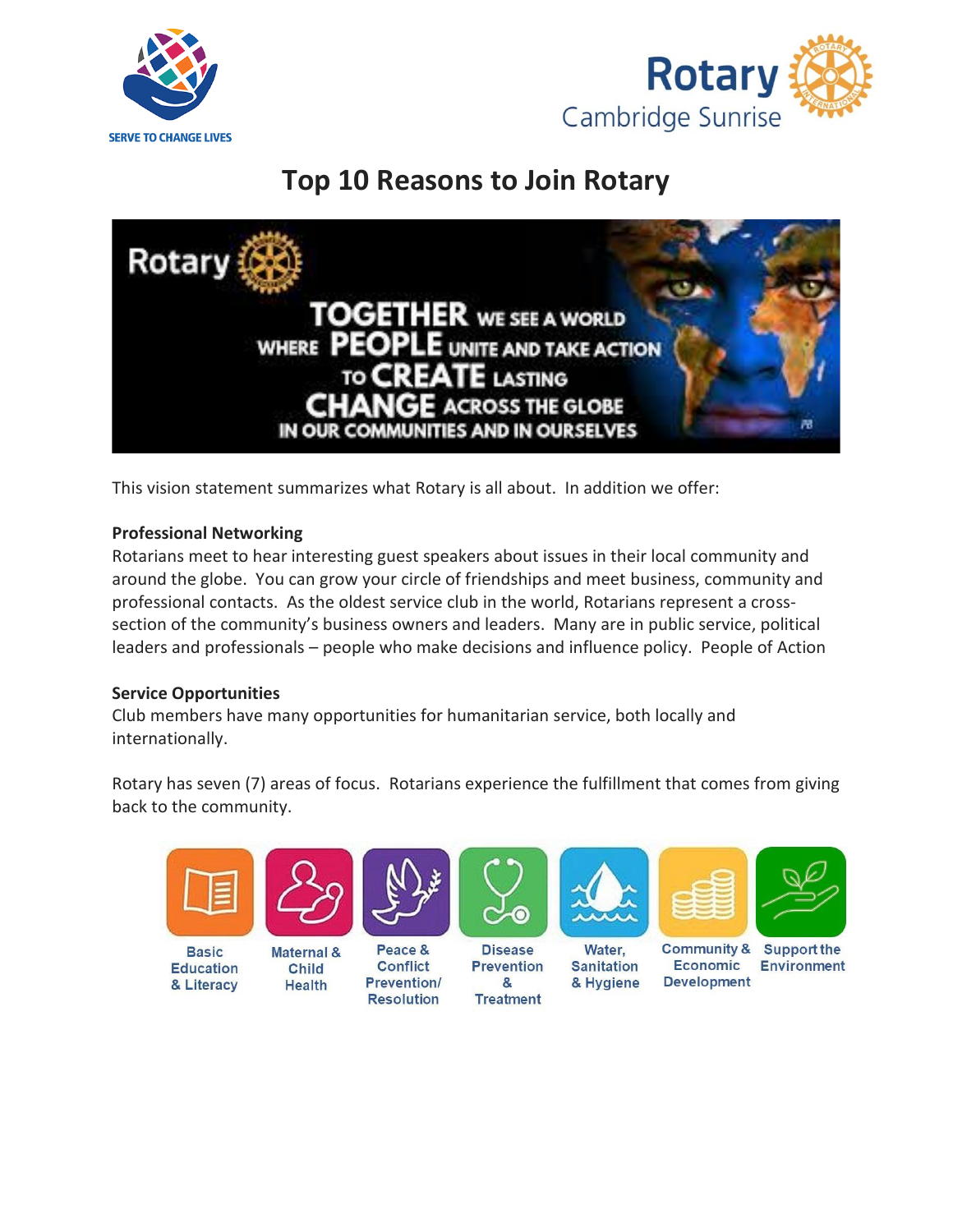#### **Ending polio forever**

In addition to the seven (7) areas of focus, Rotary continues to its work to eradicate polio. After more than 35 years, our goal of ridding the earth of this disease is in sight. We started in 1979 with vaccinations for 6 million children in the Philippines. Today, Afghanistan and Pakistan are the only countries where polio remains endemic.

#### **International Awareness**

With more than 34,000 clubs in over 200 countries & geographical areas, Rotarians gain an understanding of humanitarian issues through international service projects and exchange programs. One of Rotary's highest objectives is to build goodwill and peace throughout the world.

#### **Friendship**

Rotary was founded on friendships and opportunities for fellowship -- an ideal that remains a major reason for members to join today. Club members enjoy opportunities for social events and include their own friends and family member with club projects. Rotary club members who travel have friendly contacts in almost every city in the world.

#### **Good Citizenship**

Rotary club programs keep members informed about what is taking place in the community, nation, and world and motivated to make a difference. Clubs meet at various schedules (weekly, bi-weekly etc.)

#### **Youth and Family**

Rotary sponsors one of the world's largest youth exchange, educational exchanges, and scholarship programs. Rotary clubs provide innovative training opportunities and mentoring for young leaders and involve family members in a wide range of social and service activities.

#### **Entertainment**

Social activities give Rotarians a chance to let loose and have fun. Every Rotary club and district hosts parties and social activities that offer diversions from today's demanding professional and personal schedules. Conferences, conventions, assemblies, and social events provide entertainment as well as a chance to exchange Rotary information, education, and service ideas.

#### **Ethical Environment**

Ethics are at the heart of Rotary … doing the right thing in our profession and demonstrating respect for all work that people undertake. From its earliest days Rotary has helped support business professionals and developed Rotary's The Four-Way Test. It is as follows:

Of the things we think, say or do: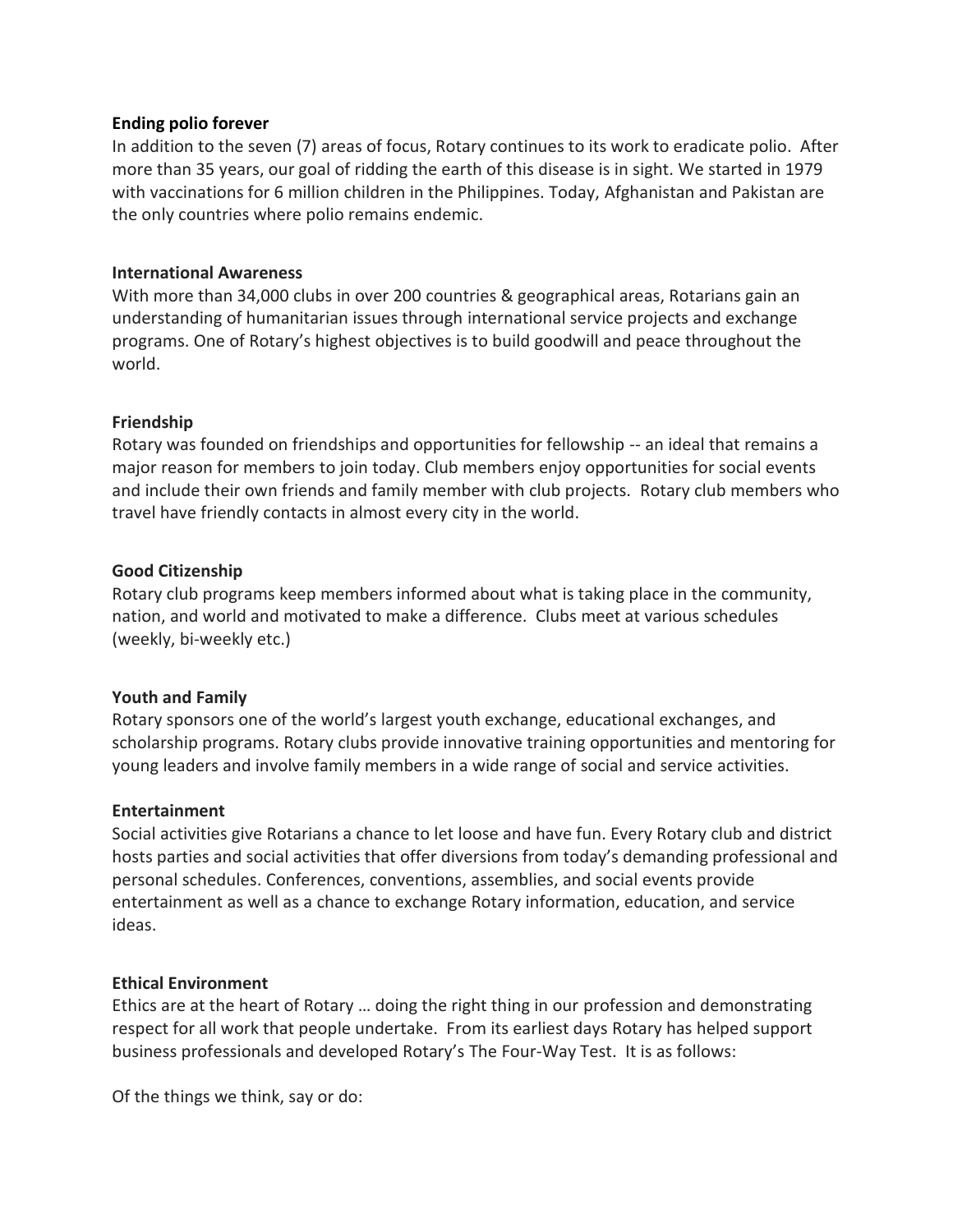- 1) Is it the TRUTH?
- 2) Is it FAIR to all concerned?
- 3) Will it BUILD GOODWILL and BETTER FRIENDSHIPS?
- 4) Will it be BENEFICIAL to all concerned?

## **Leadership Development**

Rotary is an organization of successful professionals. You will enjoy an opportunity for team building, fundraising, public speaking (enhanced with a recent partnership with Toastmasters), planning, organization, and communication. Club members can exercise and enhance their skills in all areas, based on their wishes. Being a Rotary leader provides further experience in learning how to motivate, inspire, and guide others.

Women and men who are leaders in business, industry, science, arts, government, sports, the military, health services and many professions may join Rotary. Rotary clubs are non-political, non-religious, and open to all cultures, races, and creeds.

## **ARE YOU INTERESTED IN LEARNING ABOUT MEMBERSHIP?**

## **ANNUAL ROTARY MEMBERSHIP FEES AND GALT COUNTRY CLUB FEES:**

Rotary Cambridge Sunrise has annual dues of \$200 in total, which is billed in July (\$100) and January (\$100). These fees cover the administration of the Club, District 7080 fees, Rotary International fees and includes the subscription to Rotary magazine.

In addition, members enjoy a Service Club Social Membership to Galt Country Club. Annual Fees are \$118 + taxes per year and members must spend a minimum of \$361 throughout the year.

**Please contact Scott Hebert, Membership Chair at** [scott.hebert@sympatico.ca](mailto:scott.hebert@sympatico.ca) or your sponsor.

Join us at our breakfast meeting (we also use Zoom) to learn more about membership. *There are three Rotary Clubs in Cambridge that meet on different days and times.*